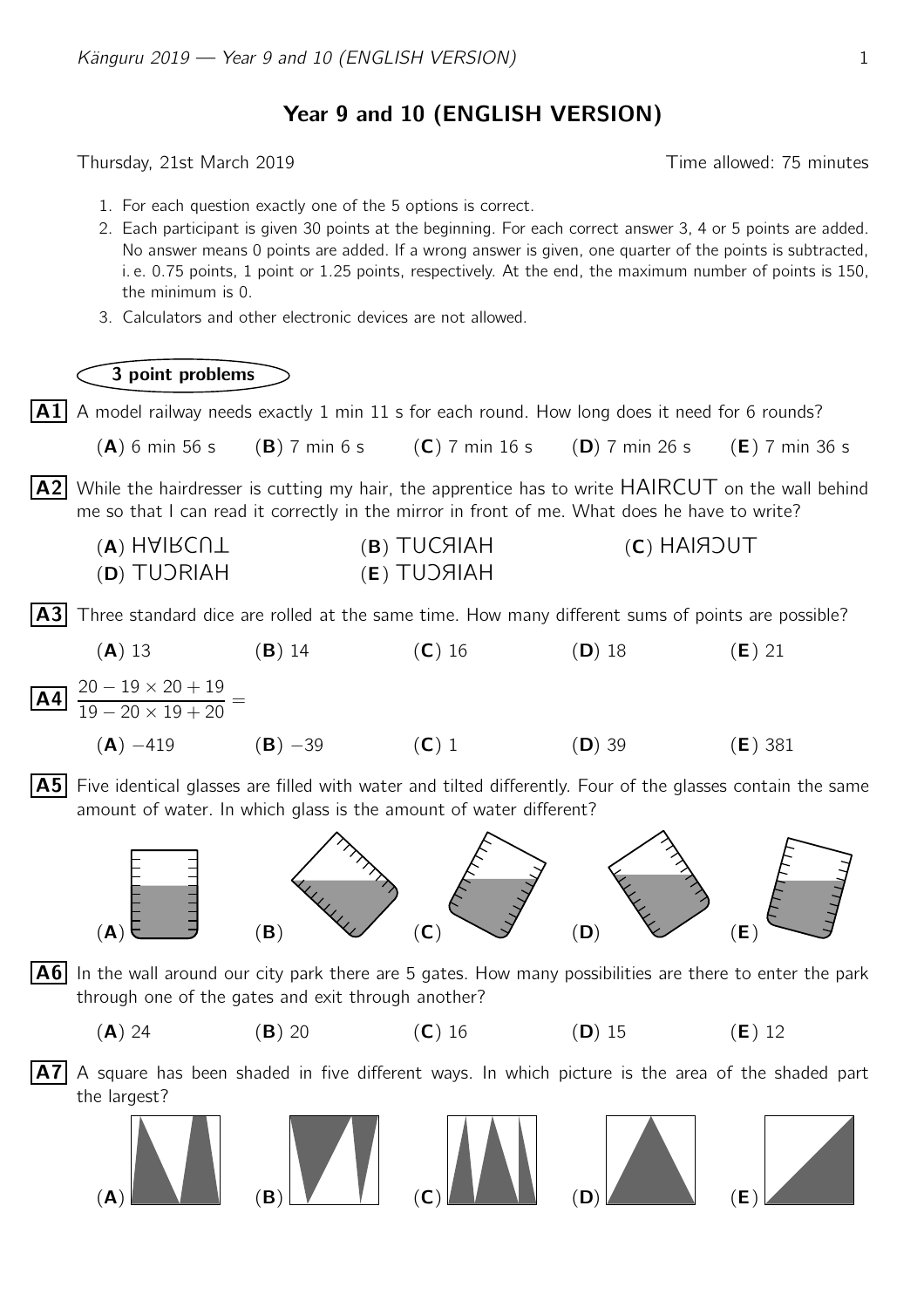## $|AB|$  A square is divided into nine equal squares as shown in the diagram. Which of the following equations for the angles  $\alpha$  and  $\beta$  is correct?

 $(A)$   $\alpha + \beta = 45^\circ$ **(B)**  $2\beta + \alpha = 90^\circ$  **(C)**  $\alpha + \beta = 60^\circ$ (D)  $2\alpha + \beta = 90^\circ$ (**E**)  $\alpha = \beta$ 

 $\vert$  A9 During packing the prizes for the Kangaroo math competition, Martin put three parcels together on the scales. Their total weight is 28 kg. The weights of the three parcels, given in kilograms, are three different natural numbers. How much can the lightest of these parcels weigh at most?

 $(\mathsf{A})$   $1$  kg  $(\mathsf{B})$   $4$  kg  $(\mathsf{C})$   $7$  kg  $(\mathsf{D})$   $8$  kg  $(\mathsf{E})$   $9$  kg

**A10** There is a 4-digit number on each of the three pieces of paper shown.<br>
I know that their sum is 10126. What are the three hidden digits?<br> **(A)** 5, 6, 7 **(B)** 4, 5, 7 **(C)** 4, 6, 7 **(D)** 4, 5, 6 **(E)** 5, 7, 8 I know that their sum is 10126. What are the three hidden digits?

(B) 4, 5, 7 (C) 4, 6, 7 (D) 4, 5, 6 (E) 5, 7, 8

## 4 point problems

- $\boxed{B1}$  A square ABCD and an equilateral triangle ACE have been constructed in such a way that the point D lies inside the equilateral triangle. What is the size of the angle EDA?
	- $(A)$  30 $^{\circ}$ (B) 72◦  $(C)$  135 $^{\circ}$  $(D)$  144 $\circ$  $(E)$  150 $^{\circ}$
- **B2** The numbers a, b, c and d are distinct numbers from the set  $\{1, 2, 3, 4, 5, 6, 7, 8, 9, 10\}$ . What is the smallest value that  $\frac{a}{b}$  + c  $\frac{c}{d}$  can take?
- (A) 14 45 (B) 1 5 (C) 29  $\frac{25}{90}$  (D) 3  $\frac{0}{19}$  (E) 25 72 **B3** A 3  $\times$  2 rectangle can be formed from two L-tiles  $\begin{bmatrix} \begin{matrix} \begin{matrix} \end{matrix} \\ \end{matrix} \end{bmatrix}$ , for which there are exactly two possibilities:  $\left|\prod_{i=1}^{\infty} x_i\right|$  and  $\left|\prod_{i=1}^{\infty} x_i\right|$ . How many possibilities are there to form the

figure shown on the right from four such L-tiles?

- (A) 2 (B) 3 (C) 4 (D) 6 (E) 8
- **B4** A triathlon consists of swimming, cycling and running. In our spring triathlon, three quarters of the total distance had to be covered by bike. The running distance was one fifth of the total distance. And the extra long swimming distance was 2 km long. What was the total distance of this triathlon?
	- $(A)$  10 km  $(B)$  20 km  $(C)$  38 km  $(D)$  40 km  $(E)$  60 km
- **B5** The diagram shown is formed by three circles of equal size with a circumference of u. Their centres are on a straight line and on one or two of the other two circles. What is the length of the outer boundary of the figure?
	- (A) 3 2 u  $(B) \frac{4}{2}$ 3 u (C)  $\frac{5}{3}$ 3  $(D)$  2u





 $2^{1}$ <br>2 1 2 6

 $\frac{2}{5}$ 

5 2 u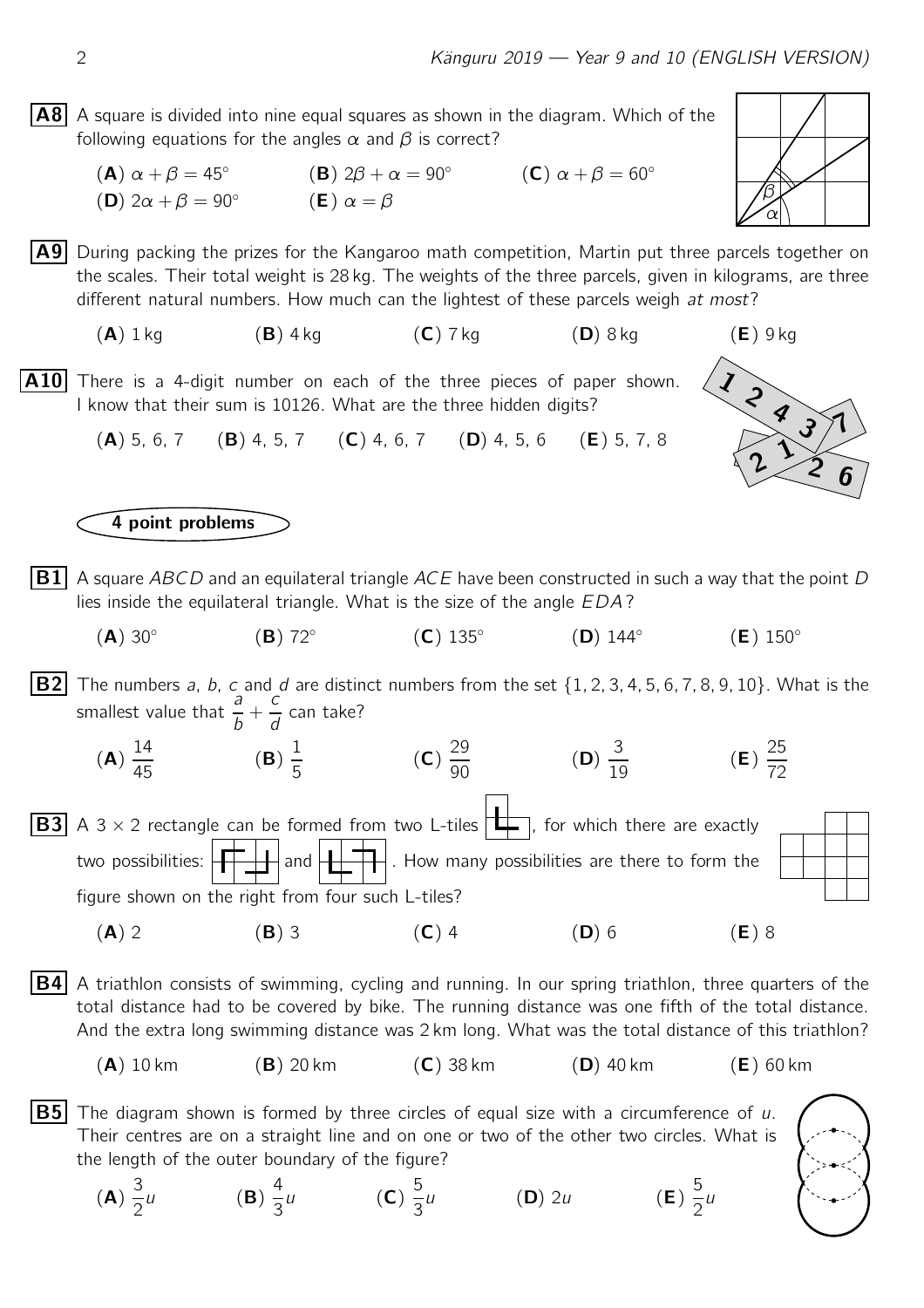$|B6|$  The octahedron shown was folded from the net shown next to it. Which edge in the net of the octahedron was glued to the edge labelled  $x$ ?



(A) 1 (B) 2 (C) 3 (D) 4 (E) 5

 $\overline{B7}$  A beverage is obtained by diluting a juice concentrate with water at the ratio 1:7. The juice concentrate is contained in a 1-litre bottle which is exactly half-full. What part of it should be taken concentrate is contained in a 1-litre bottle which is exactly half-full. What part of it should be taken to get 2 litres of this beverage?

- (A) 1 4 (B) 1 2 (C) 2 7 (D) 4 7  $(E)$  the whole quantity
- $|BB|$  Ever since Ingrid, Petra and Renate retired, they have been going for a walk together once a day. If Ingrid doesn't wear a hat, then Petra wears one. If Petra doesn't wear a hat, then Renate wears one. Today Petra is without a hat. So, who wears a hat today?

 $(A)$  Ingrid and Renate  $(B)$  only Ingrid  $(C)$  only Renate

- $(D)$  neither Ingrid nor Renate  $(E)$  This cannot be said for sure.
- **B9** The flag of our fishing club must be sewn again. It is rectangular, and its height and its width are at a ratio of 3:5. The four differently coloured pieces of fabric<br>are rectangular and have the same area (*diagram not to scale*). What is the ratio are rectangular and have the same area (diagram not to scale). What is the ratio of the shorter to the longer side of the black rectangle?



 $(A) 1:3$  $(B)$  2:5  $(C)$  2:7  $(D)$  3 : 10  $: 10 \text{ (E)} 5 : 12$ 

**B10** My seven-digit phone number AAABBBB starts with three equal digits A and ends with four equal digits B. The sum of all seven digits is the two-digit number AB. Then  $A + B =$ 

(A) 3 (B) 7 (C) 10 (D) 14 (E) 17

5 point problems

 $|C1|$  Joel and his grandfather are at the market to buy fruit. "Grandpa, look what's on sale here," Joel shouts. "But read the price tags!" his grandfather grumbles. "How are we supposed to compare the prices?" "Well," Joel replies, "then we have to do the maths." Which of the following price tags belongs to the fruit that is the cheapest in relation to its weight?



- $|C2|$  There are 60 silver and 60 golden pearls to be divided into bowls in such a way that each bowl contains the same number of silver pearls but no two bowls contain the same number of golden pearls. What is the maximum number of bowls that can be filled this way?
	- (A) 20 (B) 15 (C) 12 (D) 10 (E) 6